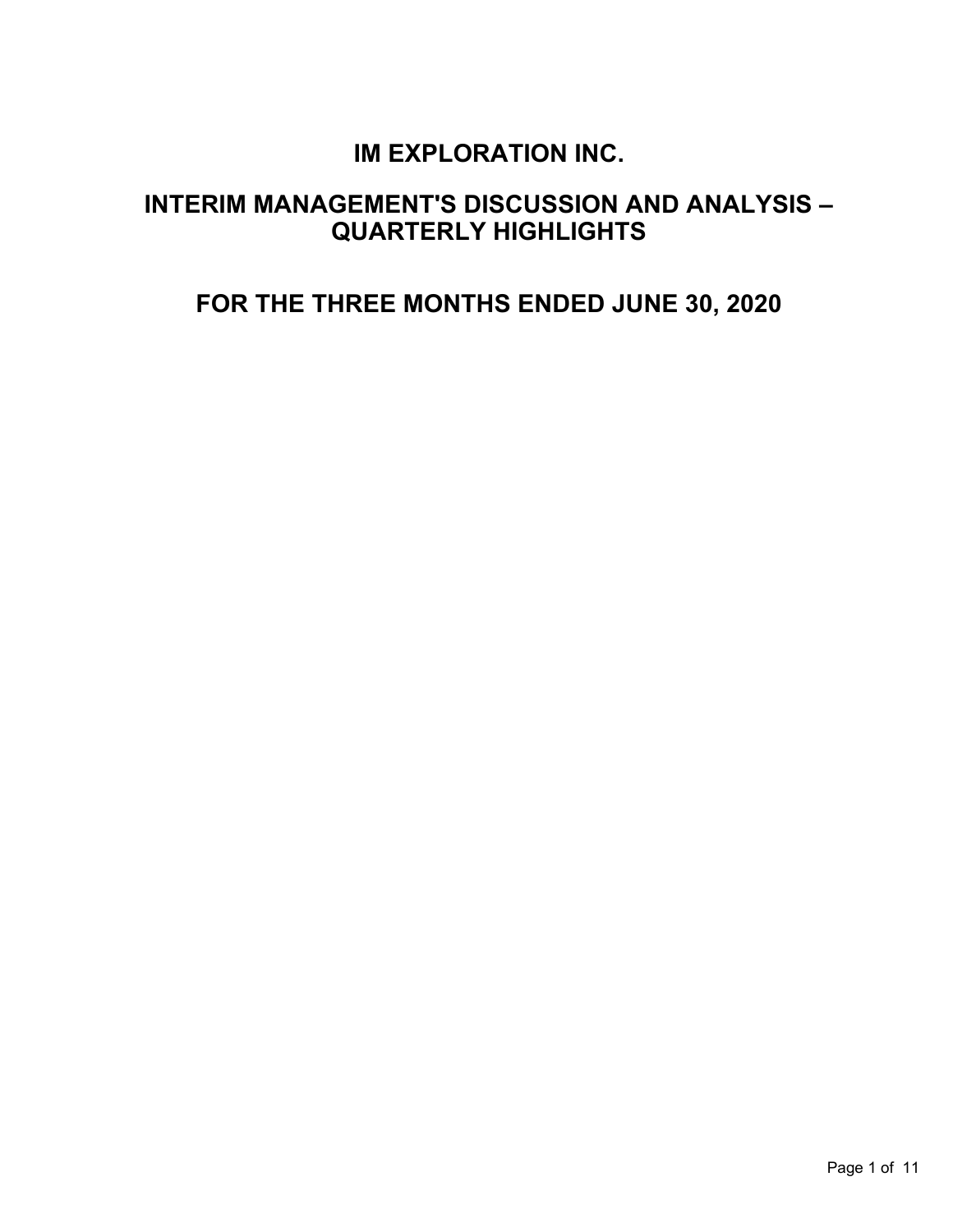## **Introduction**

The following Management's Discussion and Analysis ("MD&A") of IM Exploration Inc. (the "Company" or "IM Exploration") has been prepared to provide material updates to the business operations, liquidity and capital resources of the Company since its last annual management discussion and analysis, being the Management Discussion and Analysis for the fiscal year ended March 31, 2020 ("Annual MD&A"). Additional information relating to IM Exploration is available under the Company's SEDAR profile at [www.sedar.com.](http://www.sedar.com/)

This MD&A has been prepared in compliance with the requirements of section 2.2.1 of Form 51-102F1, in accordance with National Instrument 51-102 – Continuous Disclosure Obligations. This discussion should be read in conjunction with the Annual MD&A, the audited annual financial statements of the Company for the years ended March 31, 2020 and 2019, and the unaudited condensed interim financial statements for the three months ended June 30, 2020, together with the notes thereto. Results are reported in Canadian dollars, unless otherwise noted. In the opinion of management, all adjustments (which consist only of normal recurring adjustments) considered necessary for a fair presentation have been included. The results for the three months ended June 30, 2020 are not necessarily indicative of the results that may be expected for any future period. Information contained herein is presented as at August 17, 2020 unless otherwise indicated

The unaudited condensed interim financial statements for the three months ended June 30, 2020, have been prepared using accounting policies consistent with International Financial Reporting Standards ("IFRS") as issued by the International Accounting Standards Board ("IASB") and interpretations issued by the International Financial Reporting Interpretations Committee ("IFRIC"). The unaudited condensed interim consolidated financial statements have been prepared in accordance with International Standard 34, Interim Financial Reporting.

For the purposes of preparing this MD&A, management, in conjunction with the Board of Directors, considers the materiality of information. Information is considered material if: (i) such information results in, or would reasonably be expected to result in, a significant change in the market price or value of IM Exploration's common shares (the "Common Shares" or "common shares"); or (ii) there is a substantial likelihood that a reasonable investor would consider it important in making an investment decision; or (iii) it would significantly alter the total mix of information available to investors. Management, in conjunction with the Board of Directors, evaluates materiality with reference to all relevant circumstances, including potential market sensitivity.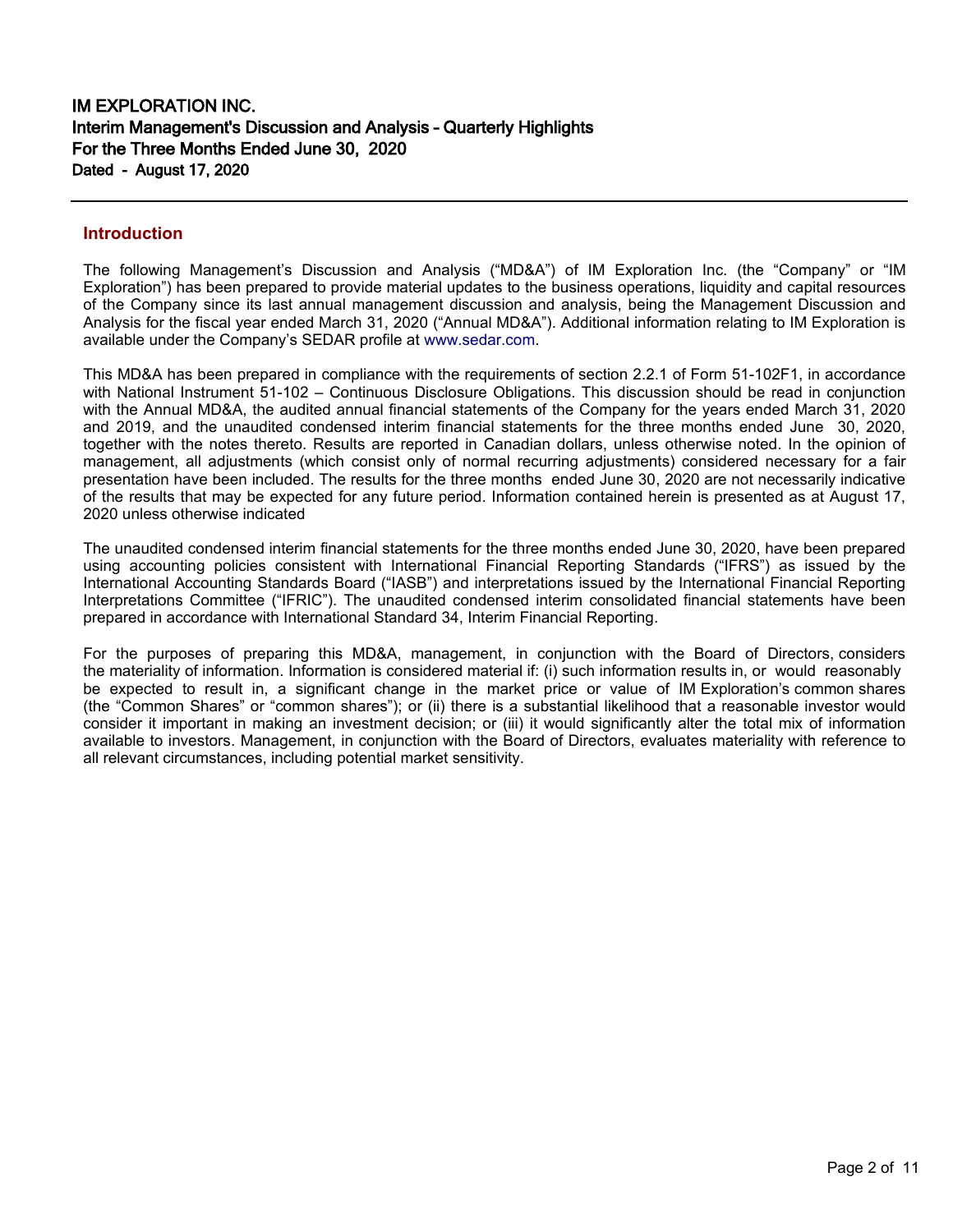# IM EXPLORATION INC. Interim Management's Discussion and Analysis – Quarterly Highlights For the Three Months Ended June 30, 2020 Dated - August 17, 2020

## **Caution Regarding Forward-Looking Statements**

This MD&A contains certain forward-looking information as defined in applicable securities laws (collectively referred to herein as "forward-looking statements"). These statements relate to future events, the Company's exploration plans and corporate plans and strategies or the Company's future performance. All statements other than statements of historical fact are forward-looking statements. Often, but not always, forward-looking statements can be identified by the use of words such as "plans", "expects", "budgets", "scheduled", "estimates", "continues", "forecasts", "projects", "predicts", "intends", "anticipates" or "believes", or variations of, or the negatives of, such words and phrases, or state that certain actions, events or results "may", "could", "would", "should", "might" or "will" be taken, occur or be achieved. The forward-looking statements in this MD&A speak only as of the date of this MD&A or as of the date specified in such statement.

| <b>Forward-looking statements</b>                                                                                                                                                                                                                                                                                 | <b>Assumptions</b>                                                                                                                                                                                                                                                                                                                                                                                     | <b>Risk factors</b>                                                                                                                                                                                                                                                                                                                                                                                                                                                                                                        |  |  |
|-------------------------------------------------------------------------------------------------------------------------------------------------------------------------------------------------------------------------------------------------------------------------------------------------------------------|--------------------------------------------------------------------------------------------------------------------------------------------------------------------------------------------------------------------------------------------------------------------------------------------------------------------------------------------------------------------------------------------------------|----------------------------------------------------------------------------------------------------------------------------------------------------------------------------------------------------------------------------------------------------------------------------------------------------------------------------------------------------------------------------------------------------------------------------------------------------------------------------------------------------------------------------|--|--|
| the<br> Statements<br>regarding<br>the<br>Company's<br>lsufficiencv<br>of<br>working capital; the Company's<br>objectives and<br>lbusiness<br>for fiscal<br>exploration<br>program<br>2021, including further work at the<br>Mulloy Project and evaluation of<br>mineral exploration<br>lother<br> opportunities. | The Company has anticipated all Unforeseen<br>material costs; the operating<br>associated therewith,<br>will bel<br>consistent with IM Exploration's<br>current expectations;<br>the<br>Company will be successful in<br>executing its<br>planning<br>and<br>objectives,<br>including its<br>exploration program.                                                                                      | costs will<br>arise; any<br>particular<br>operating<br>costs<br>activities of the Company for the lincrease or decrease from the date of<br>$ next 12$ months, and the costs $ $ the estimation; changes in economic<br>and financial market conditions<br>and<br>metals prices; difficulties in completing<br>objectives in a timely manner or at all;<br>risks associated<br>with minerall<br>exploration, including First Nations<br>consultation and objections,<br>andl<br>challenges in finding suitable properties. |  |  |
| raise additional capital in order to<br>ongoing operating<br>meet its<br>and<br>complete its<br>expenses<br>planned exploration activities on its  <br>defined<br>Mulloy Project (as<br>herein).<br>Management's outlook regarding<br>future trends and future uses of cash.                                      | activities of the Company, and the<br>costs associated therewith, will<br>with the<br>be<br>consistent<br>Company's current expectations;<br>equity markets, exchange and<br>interest<br>and<br>other<br>rates<br>applicable economic conditions are<br>favourable to IM Exploration.<br>Financing will be available for IM<br>Exploration's exploration<br>and∣<br>operating activities; the price of | The Company will be required to $ $ The operating and exploration Volatility in equity markets; timing and<br>availability of external financing on<br>acceptable terms; increases<br>-inl<br>costs; environmental compliance and<br>changes in environmental and other<br>llocal<br>legislation and regulation;<br>linterest rate and exchange<br>rate<br>  fluctuations;<br>changes in economic conditions.<br>Metal price volatility; volatility in equity<br>markets; changes in<br>economic<br>conditions.            |  |  |
|                                                                                                                                                                                                                                                                                                                   | metals will be favourable.                                                                                                                                                                                                                                                                                                                                                                             |                                                                                                                                                                                                                                                                                                                                                                                                                                                                                                                            |  |  |

Inherent in forward-looking statements are risks, uncertainties and other factors beyond IM Exploration's ability to predict or control. Please also make reference to those risk factors referenced in the "Risks and Uncertainties" section in the Annual MD&A. Readers are cautioned that the above chart does not contain an exhaustive list of the factors or assumptions that may affect the forward-looking statements herein, and that the assumptions underlying such statements may prove to be incorrect.

Forward-looking statements in this MD&A involve known and unknown risks, uncertainties and other factors that may cause IM Exploration's actual results, performance or achievements to be materially different from any of its future results, performance or achievements expressed or implied by forward-looking statements. All forward-looking statements herein are qualified by this cautionary statement. Accordingly, readers should not place undue reliance on forward-looking statements. The Company undertakes no obligation to update publicly or otherwise revise any forward-looking statements whether as a result of new information or future events or otherwise, except as may be required by law. If the Company does update one or more forward-looking statements, no inference should be drawn that it will make additional updates with respect to those or other forward-looking statements, unless required by law.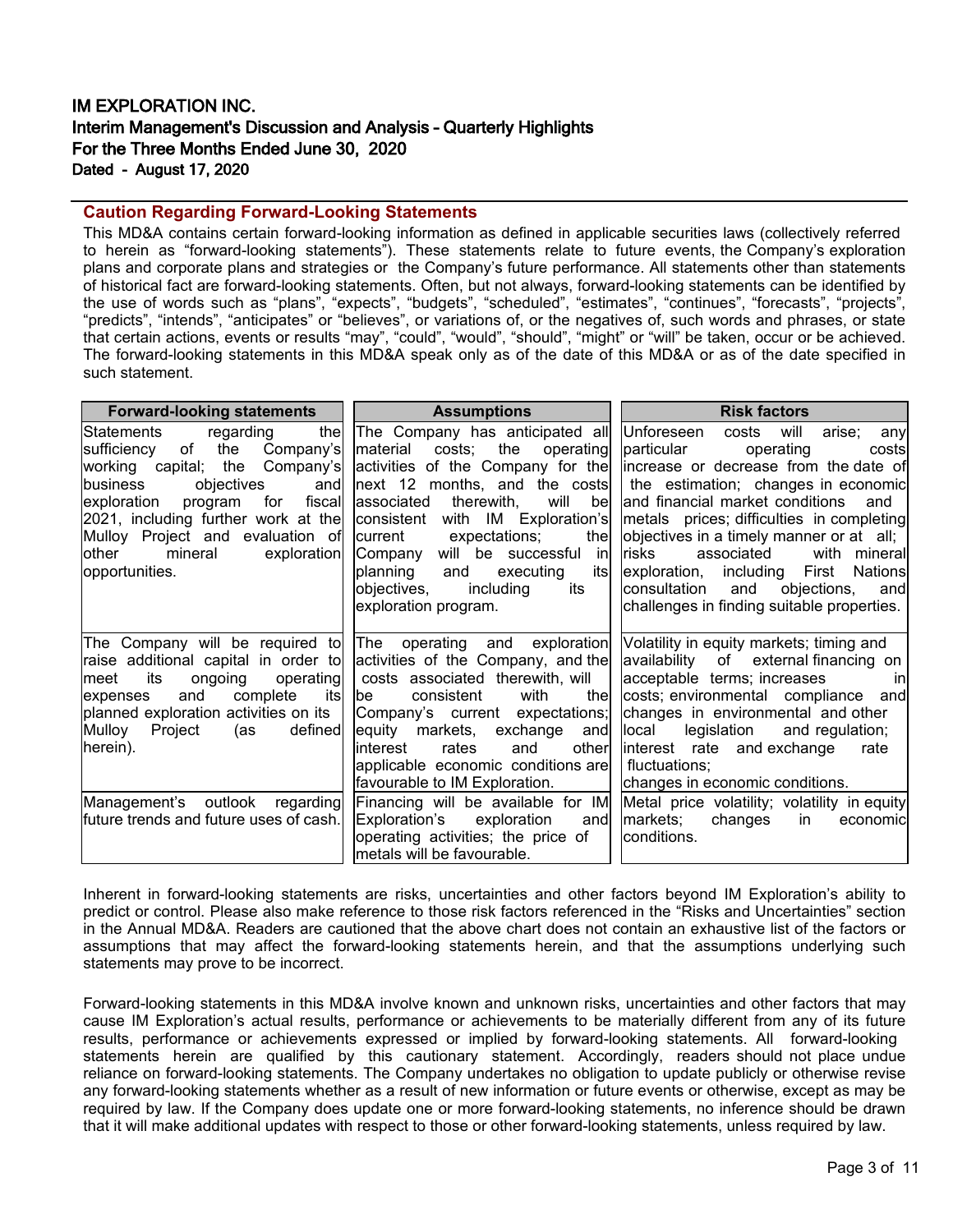## **Description of Business**

The Company was incorporated under the name "Prize Exploration Inc." pursuant to the Canada Business Corporations Act on April 19, 2017. The Company's registered office and head office is located at 181 Bay Street, Brookfield Place, Suite 4400, Toronto, Ontario, M5J 2T3. On February 14, 2019, the Company changed its name from Prize Exploration Inc. to IM Exploration Inc.

IM Exploration's principal business carried on and intended to be carried on is mineral exploration, focusing initially on the exploration and development of the Company's principal property, the Mulloy project located in Rowlandson Township, Porcupine Mining Division, District of Cochrane, Ontario (the "Mulloy Project").

From time to time the Company may also evaluate other mining projects and opportunities.

### **Overall Performance and Outlook**

The Company has no revenues, so its ability to ensure continuing operations is dependent on it completing the acquisition of its mineral property interests, its ability to obtain necessary financing to complete exploration activities thereon, and ultimately, development of and future profitable production from its mineral property interests. On June 16, 2020, IM Exploration announced that it would not be proceeding with a proposed private placement originally announced on March 11, 2020.

At June 30, 2020, the Company had working capital of \$199,172 (March 31, 2020 – \$207,788). The Company had cash and cash equivalents of \$191,212 (March 31, 2020 - \$249,368). Working capital and cash and cash equivalents decreased during the three months ended June 30, 2020 due to payment of accounts payable.

The Company believes that it has sufficient capital to meet its ongoing operating expenses, and to continue its Phase 1 program at the Mulloy Project if further work is determined to be warranted. Management may increase or decrease budgeted expenditures depending on exploration results at the Mulloy Project, graphite prices, and the general economic environment. See "Financial Highlights - Liquidity and Capital Resources" below.

The Company's primary business objective is to explore early-stage mineral exploration properties, initially focused on the Mulloy Project. In furtherance of this objective, the Company has an option to acquire a 90% undivided interest in and to the Mulloy Project by paying certain consideration and completing a feasibility study (see "Exploration and Projects" below).

For the Company to achieve this primary objective, its ancillary business objectives include: completion of an initial public offering of Common Shares (the "IPO" or the "Offering") (completed); and advancing of the Phase 1 recommended work program on the Mulloy Project at an estimated cost of approximately \$125,200, as described in the technical report dated effective March 15, 2019 in respect of the Mulloy Project (the "Technical Report").

The Company completed permitting in September 2019 and has commenced Phase 1 of the recommended program, and will conduct further exploration (including Phase 2, if warranted) depending upon the results of such program. In addition, the Company may seek to acquire additional exploration stage properties should a property of interest become available to it. At present, during the off-season for exploration at the Mulloy Project, the Company's management and board of directors are evaluating potential further exploration activities at the Mulloy Project, as well as other potential mineral exploration opportunities, if any, that may benefit the shareholders of IM Exploration.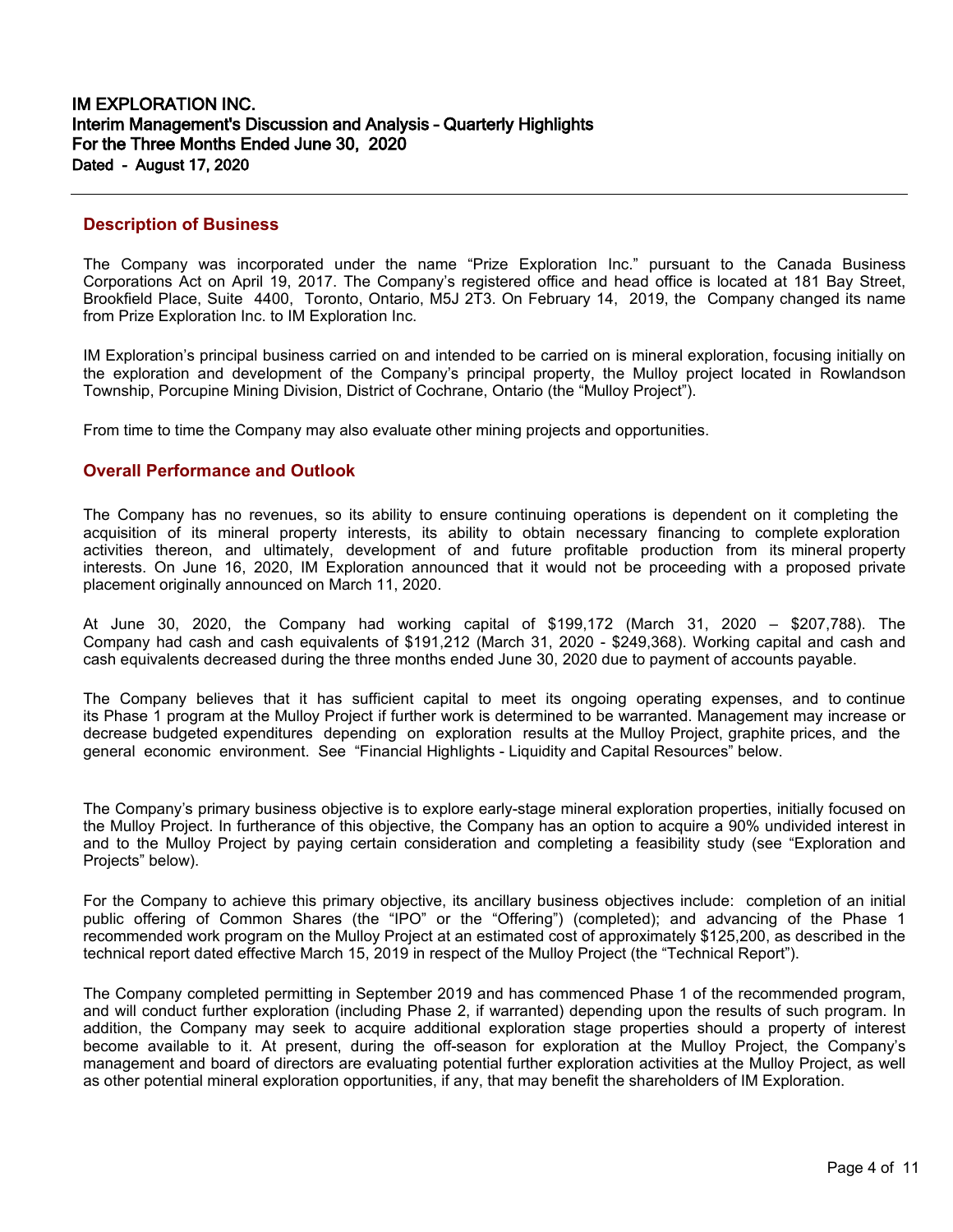# **Exploration and Projects**

#### **Mulloy Project**

The principal asset of the Company consists of its option to acquire a 90% undivided interest in the Mulloy Project located near Cochrane, Ontario (the "Property").

Pursuant to an option agreement dated effective November 30, 2017 among IM Exploration (then called Prize Exploration Inc.) and three optionors of the Mulloy Project (the "Option Agreement"), for IM Exploration to exercise its option to acquire the 90% interest in the Mulloy Project it must fulfill the following requirements:

- 1. pay \$5,000 to each optionor within 10 calendar days of the execution of the Option Agreement for an aggregate payment to the optionors of \$15,000 (paid);
- 2. issue 100,000 Common Shares to each optionor upon completion of the IPO, for an aggregate issuance to the optionors of 300,000 Common Shares (issued); and
- 3. complete a feasibility study in respect of the Mulloy Project.

Should the Company exercise its option, then pursuant to the terms of the Option Agreement, the optionors will form a joint venture with IM Exploration in respect of the Mulloy Project and will retain a 2% net smelter royalty ("NSR") on the Mulloy Project. The Company will have the option, exercisable at any time, to reduce the NSR to 1% upon payment to the optionors in the aggregate amount of \$1,000,000.

During the three months ended June 30, 2020, no work was performed at the Mulloy Project due to several factors, including COVID-19, First Nations issued, and off-season for exploration.

Two conductors were identified from the November-to-December 2019 survey.

The first conductor ("Conductor A") is coincident with a strong magnetic high and is interpreted to be associated with a potential iron formation. In the vicinity of the Property, iron formations can be associated with base metal and gold mineralization. The conductor extends roughly east-west across the entire survey area (500 metres) and remains open at both ends.

The second conductor ("Conductor B") shows a slightly weaker response with no significant magnetic correlation. The lack of a magnetic response would suggest that Conductor B represents a graphite target. Conductor B runs parallel to Conductor A for approximately 200 metres and remains open to the west of the survey area.

Further exploratory sampling and drilling would be required before the Company can confirm these interpretations. As previously indicated, management and the board of directors are considering, among other things, the nature and scope of any further exploration activities at the Mulloy Project.

In July 2020, the Company distributed banked work credits on the cells comprising the Mulloy Project. No additional work prior to August 13, 2021 is required to keep the Mulloy Project in good standing.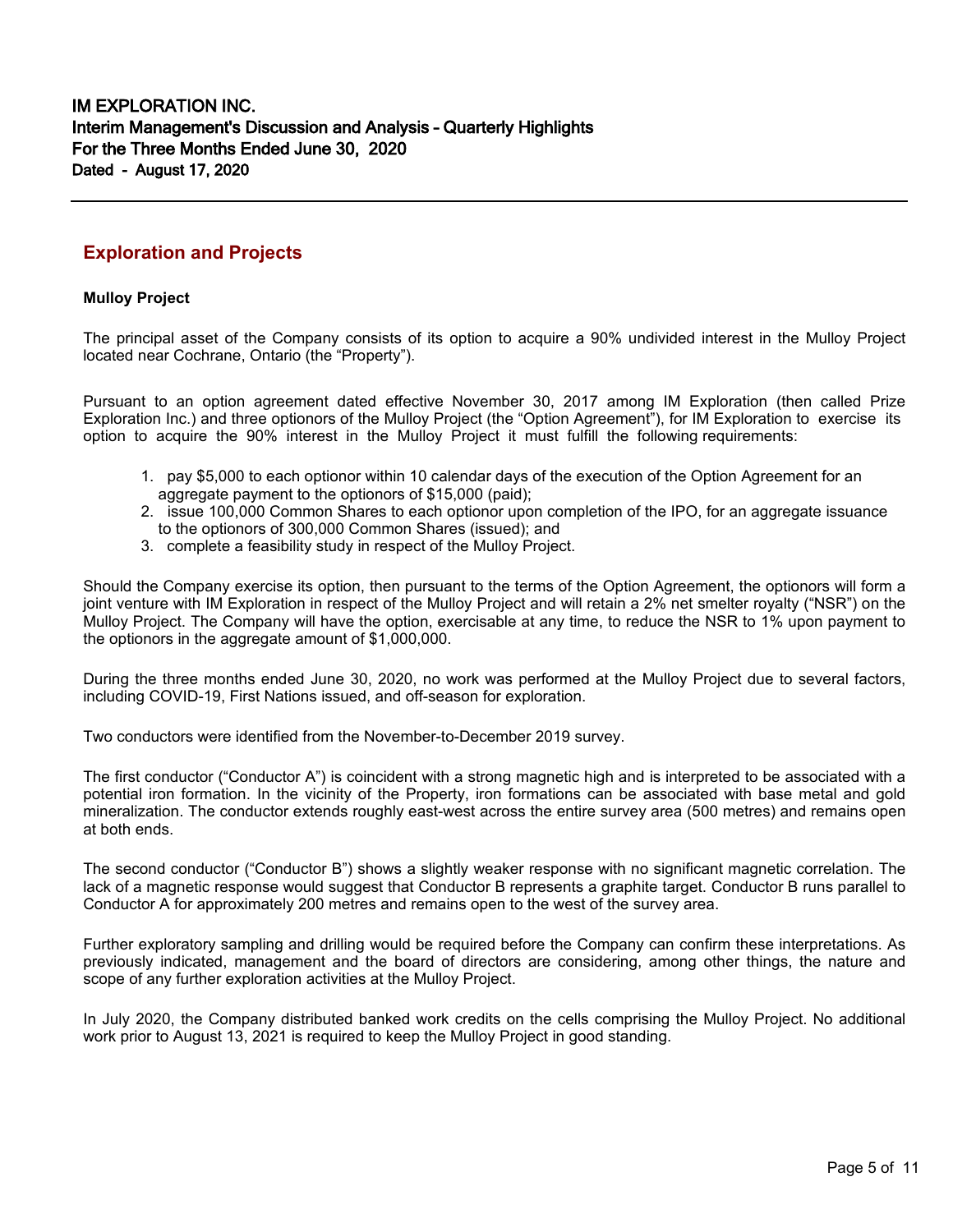# IM EXPLORATION INC. Interim Management's Discussion and Analysis – Quarterly Highlights For the Three Months Ended June 30, 2020 Dated - August 17, 2020

The Technical Report recommended a budget of approximately \$325,200 to carry out the proposed work programs at the Mulloy Project.

| <b>Plans for the Mulloy Project</b>                                                                                                                                                            | <b>Planned Expenditures</b><br>(approx.) |
|------------------------------------------------------------------------------------------------------------------------------------------------------------------------------------------------|------------------------------------------|
| Phase 1 – Vertical Drilling & Geophysical Survey<br>Conduct a small geophysical grid survey.<br>Drilling of two vertical holes to test the original graphite zone<br>from historical drilling. | \$125,200                                |
| <b>Subtotal</b>                                                                                                                                                                                | \$125,200                                |
| Phase 2 - Exploration Drilling<br>Dependent on the success of Phase 1, a drilling campaign of<br>approximately 900 metres across the Mulloy Project.                                           | \$200,000                                |
| <b>Subtotal</b>                                                                                                                                                                                | \$200,000                                |
| <b>Total Phase 1 and 2</b>                                                                                                                                                                     | \$325,200                                |

#### **Qualified Person**

Case Lewis, P.Geo. is the Company's designated Qualified Person within the meaning of National Instrument 43-101 *Standards of Disclosure for Mineral Projects* and has reviewed and approved the scientific and technical content reproduced in this MD&A.

# **Trends**

The Company is a mineral exploration company, initially focused on the exploration of the Mulloy Project in Ontario, Canada, and the acquisitions of other mineral exploration properties, should such acquisitions be consistent with the objectives and acquisition criteria of the Company.

The Company's future performance and financial success is largely dependent upon the extent to which it can discover mineralization and the economic viability of developing its properties. The development of assets may take years to complete and the resulting income, if any, is difficult to determine with any certainty. The Company lacks mineral resources and mineral reserves and to date has not produced any revenues. The sales value of any minerals discovered by the Company is largely dependent upon factors beyond its control, such as the market value of the commodities produced.

Current global economic conditions and financial markets, although recently strong, remain fragile and susceptible to unexpected volatility, and are likely to be so for the foreseeable future. There are also significant uncertainties regarding the price of graphite and other minerals and the availability of equity financing for the purposes of mineral exploration and development. The Company's future performance is largely tied to the development of its current mineral property interest and the overall financial markets.

Future volatility of financial markets as well as any instability of the global economy may result in the Company having difficulties raising equity financing for the purposes of mineral exploration and development, particularly without excessively diluting present shareholders of the Company. In this regard, the Company's strategy is to explore the Mulloy Project and seek out other prospective resource properties to acquire, while monitoring the global markets and seeking out financing, if and when available, upon terms acceptable to the Board of Directors. The Company believes this focused strategy will enable it to best manage its capital markets needs while maintaining momentum on key business initiatives.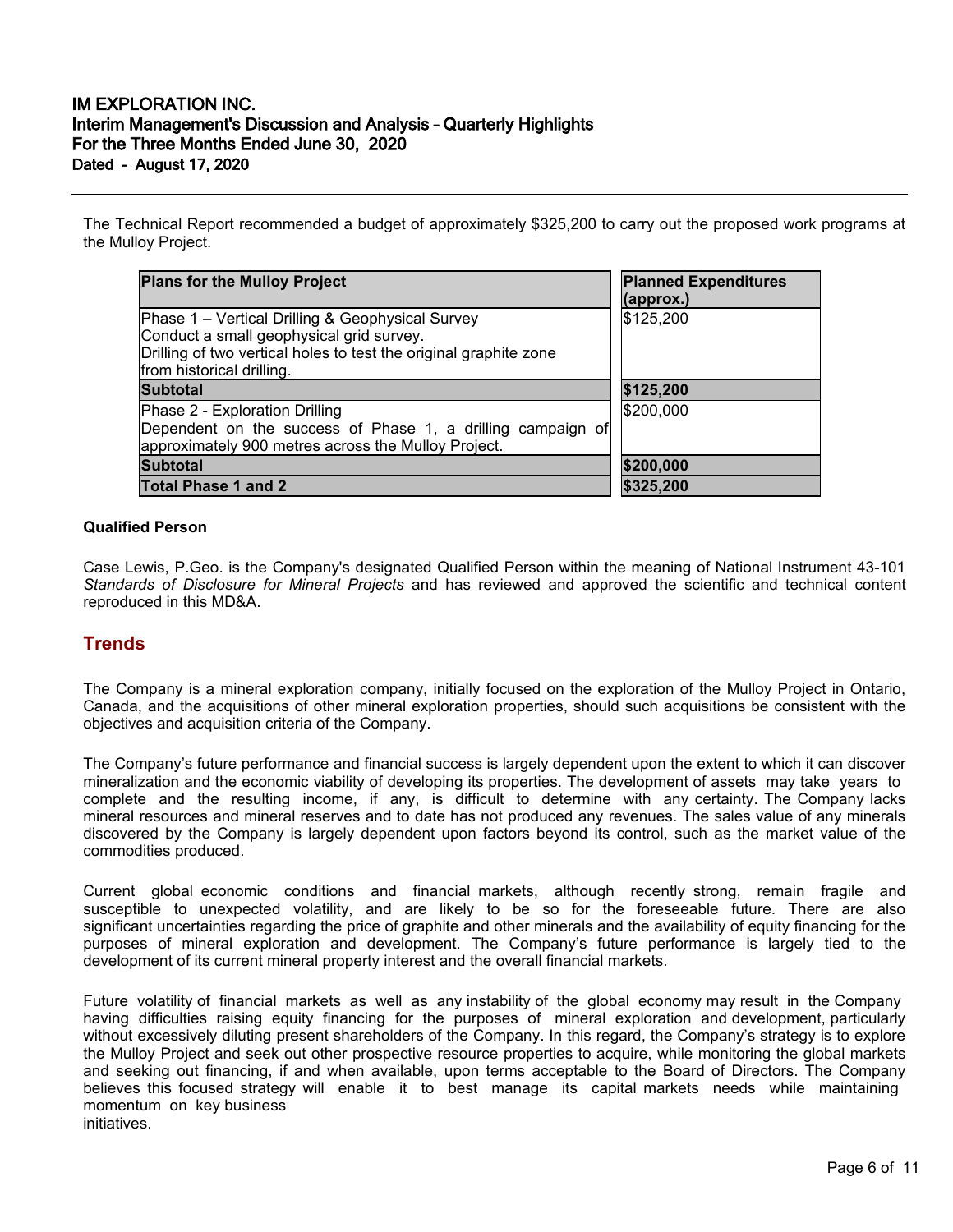## **Off-Balance-Sheet Arrangements**

As of the date hereof, the Company does not have any off-balance-sheet arrangements.

### **Proposed Transactions**

The Company is not currently contemplating any proposed asset or business acquisitions or dispositions.

#### **Environmental Contingency**

The Company's exploration activities are subject to various government laws and regulations relating to the protection of the environment, and all phases of the Company's operations are subject to environmental regulation in the Province of Ontario. These environmental regulations are continually changing and generally becoming more restrictive. The Company plans to maintain a policy of operating its business in compliance with all environmental regulations. The Company does not believe that it has any significant environmental obligations in the near future.

## **Financial Highlights**

#### **Financial Performance**

#### For the three months ended June 30, 2020, compared to the three months ended June 30, 2019.

IM Exploration's net loss totaled \$8,616 for the three months ended June 30, 2020, with basic and diluted loss per share of \$0.00. This compares with a net loss of \$16,893 for the three months ended June 30, 2019, with basic and diluted loss per share of \$0.00. The decrease in the net loss of \$8,277 was principally because:

 – For the three months ended June 30, 2020, general and administrative expenses decreased by \$4,225. The decrease is primarily due to printing costs of documents for the IPO incurred during the three months ended June 30, 2019.

 – For the three months ended June 30, 2020, one-time bonus was \$nil. This compares to \$23,000 expenses for the three month ended June 30, 2019. This bonus relates to the completion of the May 29, 2019 IPO.

 – For the three months ended June 30, 2020, filing fees decreased by \$12,911. This decrease is due to filing and and listing fees paid related to the IPO and listing on the CSE paid for the three months ended June 30, 2019.

 – For the three months ended June 30, 2020, share-based payments was \$nil, compared to \$31,652 for the three months ended June 30, 2019.

The decreases were offset by:

 – For the three months ended June 30, 2020, professional fees increased by \$62,195. This increase is primarily due to IPO-related legal fees, that had been expensed during the twelve months ended March 31, 2019, were capitalized as part of IPO shares issuance cost during the three months ended June 30, 2019.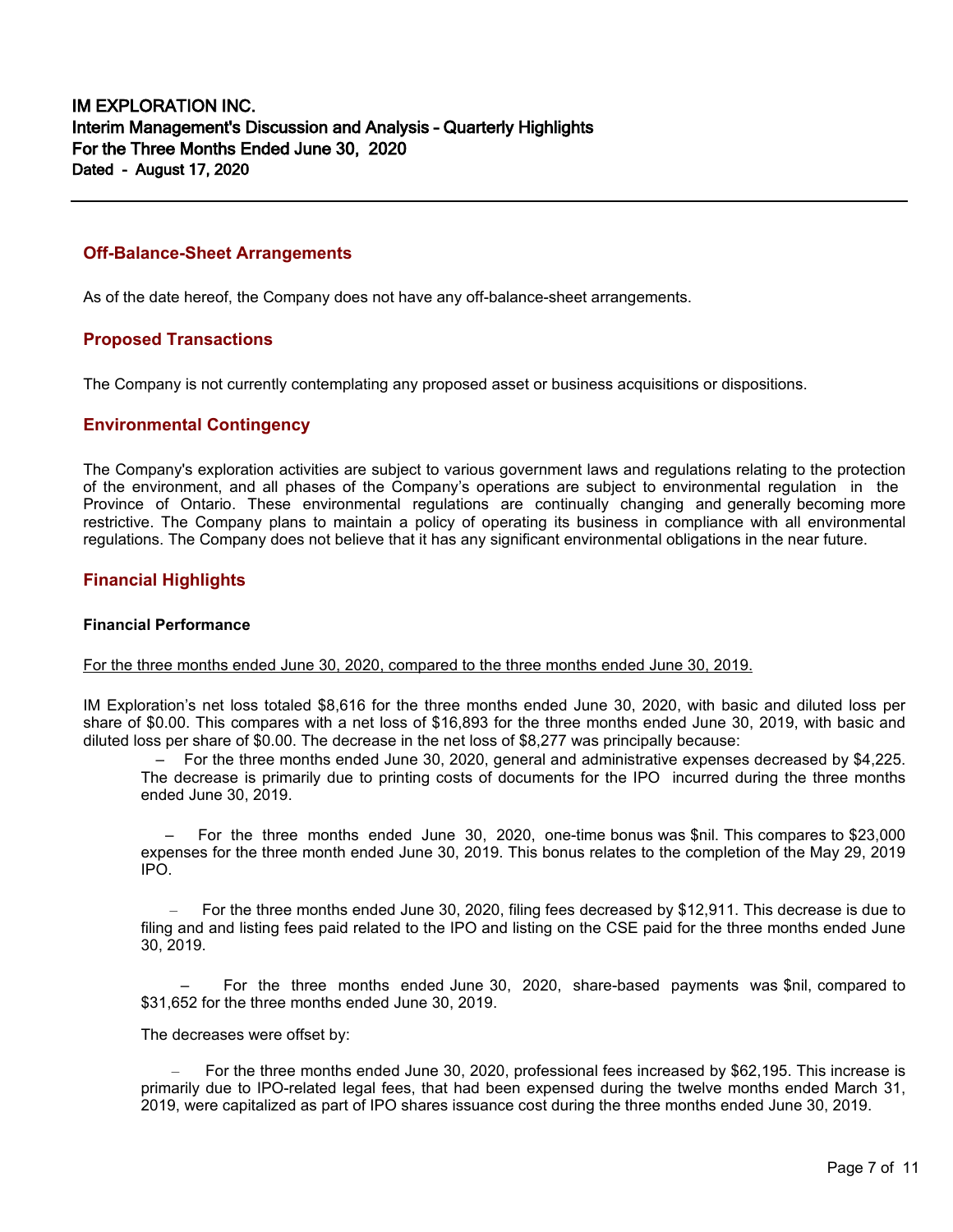#### **Cash Flow**

As at June 30, 2020, the Company had cash and cash equivalents of \$191,212 (March 31, 2020 - \$249,368). The decrease in cash and cash equivalents during the three months ended June 30, 2020 was primarily due to payments of accounts payable.

Cash and cash equivalents used in operating activities was \$58,156 for the three months ended June 30, 2020. Operating activities were affected the change in non-cash working capital balances because of a decrease in accounts payable and accrued liabilities of \$48,244 and an increase in amounts receivable of \$1,296.

#### **Liquidity and Capital Resources**

The activities of the Company - principally the acquisition, exploration and development of mineral properties are currently financed through the completion of equity offerings. There is no assurance that equity financing will be available to the Company in the amounts or at the times desired or on terms that are acceptable to the Company, if at all.

The Company has no operating revenues and therefore must utilize its funds obtained from equity financing and other financing transactions to maintain its capacity to meet ongoing exploration and operating activities. The cash resources of IM Exploration are held with major Canadian financial institutions.

As at June 30, 2020 and as of the date of this MD&A, the Company had 10,400,000 Common Shares issued and outstanding, 850,000 stock options exercisable at a weighted average price of \$0.10 each and 400,000 warrants exercisable at \$0.10 each.

The Company's uses of cash at present occur, and in the future are expected to occur, principally in two areas, namely, funding of its general and administrative expenditures and its exploration activities. Those exploration activities include Phase 1 of the exploration and evaluation of the Mulloy Project, as set out in the Technical Report. Under the Option Agreement, for the Company to acquire 90% of the legal and beneficial right, title and interest in and to the Mulloy Project, the Company has to complete a feasibility study. Such a study will involve exploration and data verification. Management may reassess its planned expenditures based on the degree of success of its exploration program, the Company's working capital resources, the scope of work required to advance the exploration of the Mulloy Project, and the overall condition of the financial markets.

The Company's working capital of \$199,172 at June 30, 2020, is not anticipated to be adequate to complete the Phase 1 and Phase 2 programs recommended by the Technical Report (see "Overall Performance and Outlook" and "Exploration and Projects" above). The Company will require additional equity financing in order to complete its planned objectives.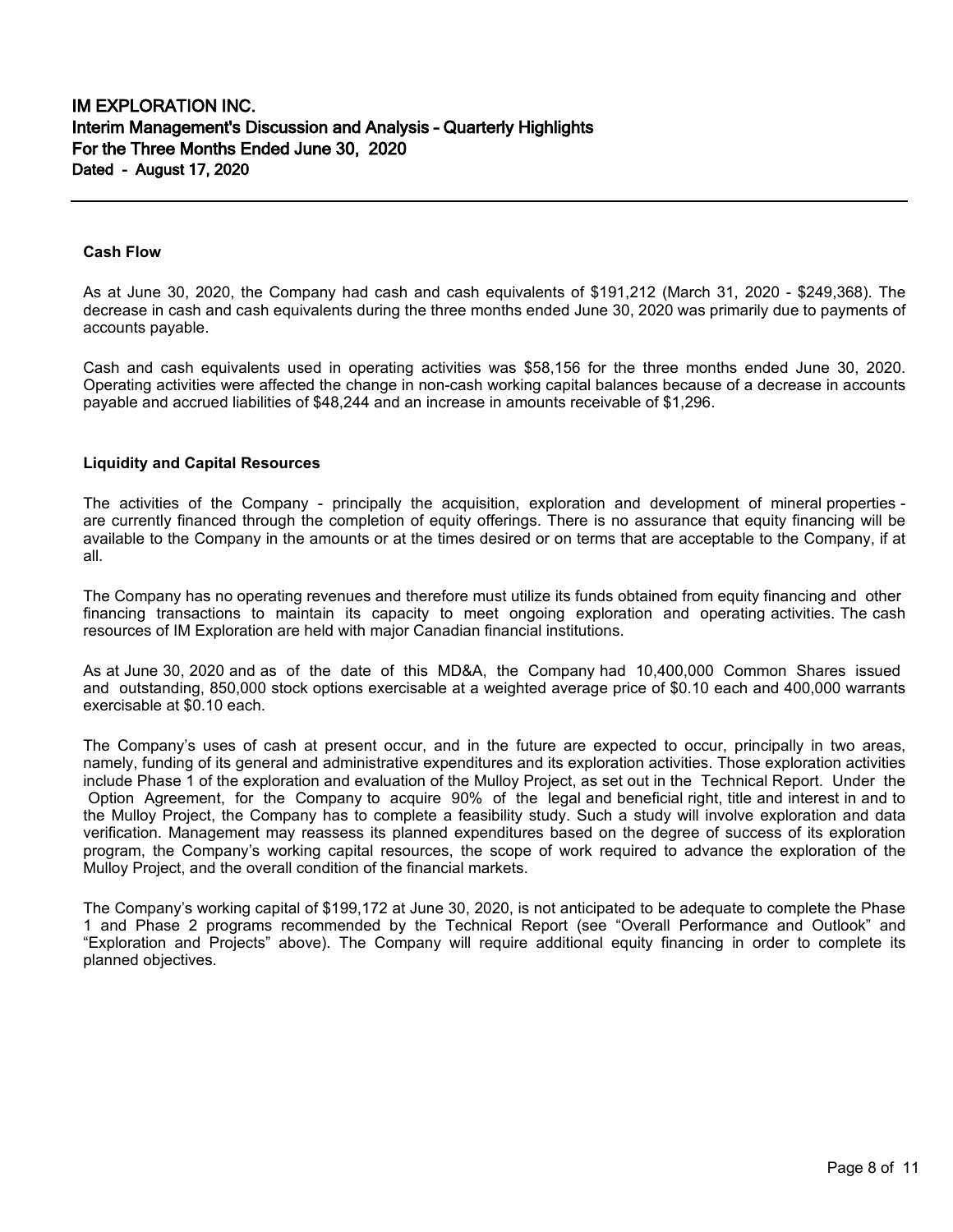# **Changes in Accounting Policies**

The Company has adopted the following amendment to accounting standards, effective April 1, 2020.

IAS 1, Presentation of Financial Statements ("IAS 1") and IAS 8, Accounting Policies, Changes in Accounting Estimates and Errors ("IAS 8")

On April 1, 2020, the Company adopted IAS 1, and IAS 8 which refine the definition of materiality and clarify its characteristics. The revised definition focuses on the idea that information is material if omitting, misstating or obscuring it could reasonably be expected to influence decisions that the primary users of general purpose financial statements make on the basis of those financial statements. The adoption of IAS 1 and IAS 8 had no impact on the financial statements.

## **Related Party Transactions**

Related parties include the Board of Directors and officers, close family members and enterprises that are controlled by these individuals as well as certain persons performing similar functions. Related party transactions conducted in the normal course of operations are measured at the amount agreed to by the related parties.

(a) Remuneration of directors and key management personnel:

The Company defines its key management as the Board of Directors, Chief Executive Officer and Chief Financial Officer. Remuneration of directors and key management personnel of the Company was as follows:

|                                                    | Three months ended |        |
|----------------------------------------------------|--------------------|--------|
|                                                    | <b>Jun 30</b>      | Jun 30 |
|                                                    | 2020               | 2019   |
|                                                    |                    | \$     |
| Consulting fees                                    | 1,316              |        |
| One-time bonus (i)                                 | -                  | 20,500 |
| Share-based compensation to directors and officers |                    | 24,203 |
|                                                    | 1.316              | 44,703 |

i) While the CEO and directors of the Company are not paid for serving in such positions, they received bonuses upon completion of the IPO as follows: Yaron Conforti - \$7,500, Joel Freudman - \$10,500 and Johnathan Dewdney - \$2,500. The amount of \$20,500 had been accrued for and was paid in June 2020.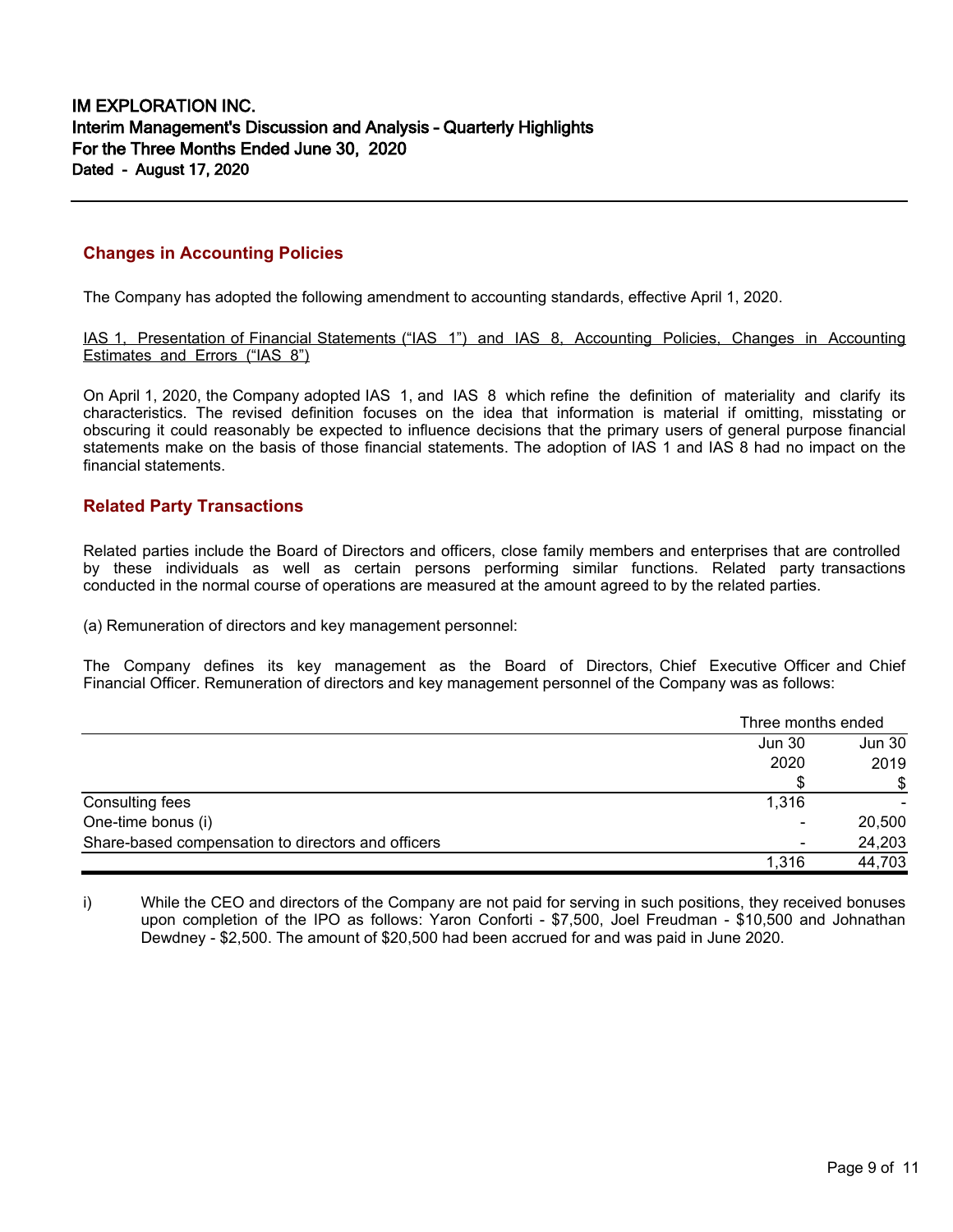(b) The Company has entered into the following transactions with related parties:

|                                                         | Three months ended       |        |
|---------------------------------------------------------|--------------------------|--------|
|                                                         | <b>Jun 30</b>            | Jun 30 |
|                                                         | 2020                     | 2019   |
|                                                         |                          | \$     |
| Marrelli Support Services Inc. ("Marrelli Support") (i) | $\overline{\phantom{a}}$ | 6,497  |
|                                                         |                          | 6,497  |

i) For the three ended June 30, 2020, the Company expensed \$nil, (three months ended June 30, 2019 - \$6,497) to Marrelli Support for bookkeeping services. Victor Hugo, former CFO of the Company, is an employee of Marrelli Support.

(c) Insider shareholdings

None of the Company's major shareholders have different voting rights than other holders of the Common Shares.

As of June 30, 2020, directors and officers of the Company, with individual control of less than 10% of the total common shares outstanding, collectively control 2,500,000 common shares or approximately 24% of the total common shares outstanding. To the knowledge of the directors and officers of the Company, the remaining common shares were widely held. These holdings can change at any time at the discretion of the owner, subject to applicable escrow requirements.